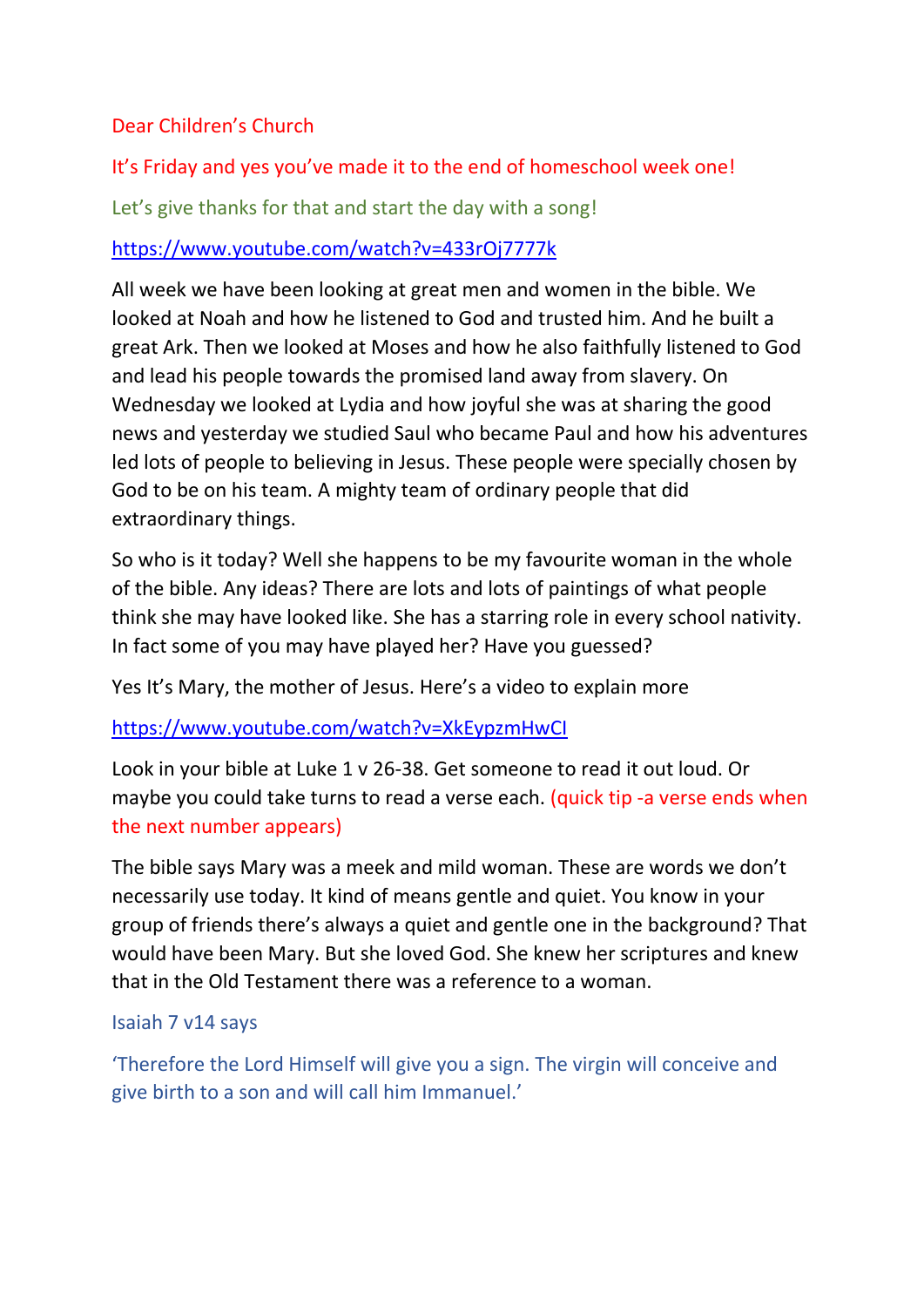Mary knew what an honour it was to carry Jesus and be his mum. She also knew God would take care of her and make everything right with Joseph. She sang a beautiful song called the Magnificat. There's a line in it that says

'My souls magnifies the Lord and my spirit rejoices in God my saviour…

From now on all nations will call me blessed.'

Mary was clever. You know why? Because this line tells me she knew that Jesus was going to be known by everyone, forever. Not just in her town of Nazareth and in his lifetime but when she talked about all nations, guess what? She was talking about you and me, Stamford, England, the world!

She knew what Jesus was coming to do and she was so happy to be part of his story. That's love, real love. And that's why Mary is my favourite lady. She trusted in God, even though at the beginning she was a bit scared, she then rejoiced in her news saying how blessed she was to be part of this story and then she prayed for the big job she was about to do.

We can learn a lot from this. Sometimes we are asked to do things that feel too big. Or we may feel we aren't the right person for the job. Mary wasn't big or important. She was meek and humble, remember. But God knew her. Just like he knows us and what we are capable of.

# Here's a prayer

# Dear God,

Thank you for Mary and her love for you. Thank you that you chose her to be Jesus mum. Thank you for our mums and our Dads and anyone that helps raise us.

Thank you for our church. Help us to remember that even though we can't visit our families or our church right now their love for us is still strong.

Just like Marys love for Jesus.

Help us to be brave like Mary at this time,

So here's your activity for today. It's fabulous Friday. The day to try something new. Be brave. You can do it!

Don't forget to post it on the St George's church facebook page or email it to us so we can see how marvellous you are

Amen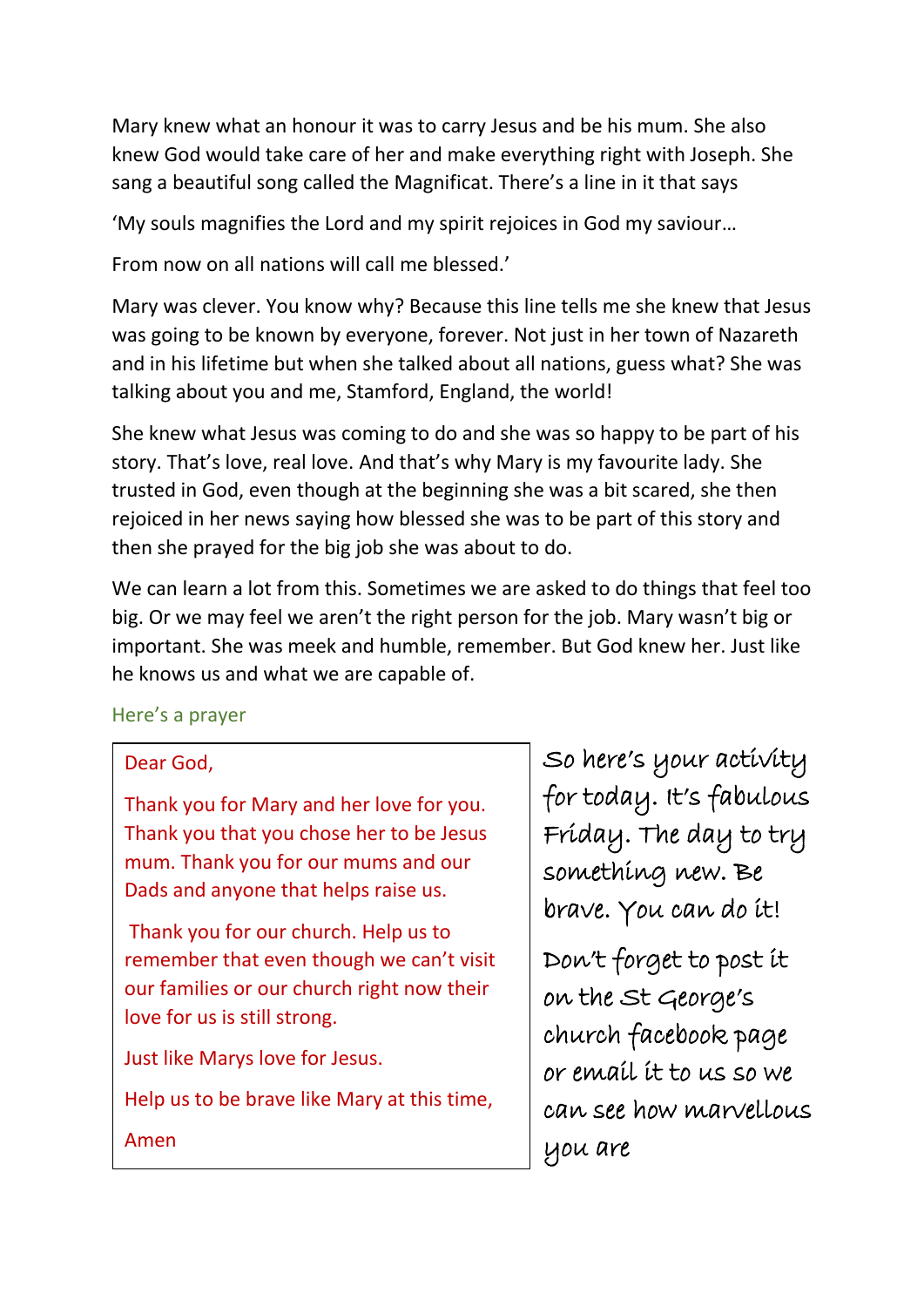Tomorrow is Saturday. No children's church. I'm going to plant some bulbs and wait for them to grow. By the time they flower I think life may turn back to normal and the coronavirus will be gone. Maybe you'd like to plant some seeds or bulbs too. And keep being brave!

Much Love

Liz x

# The Angel Gabriel Visits Mary

| С | Y | ۷ | A | T. | A            | F C          |    | - H | т | E            | В            | А | z | $\perp$ | L | Е |
|---|---|---|---|----|--------------|--------------|----|-----|---|--------------|--------------|---|---|---------|---|---|
| L | G | Κ | 0 | R  | T            | н            | Е  | Z   | Г | D            | U            | W | w | 0       | W | Q |
| G | А | R | В | н  | А            | $\mathbf{I}$ | R  | А   | н | C            | E            | Z | S | G       | R | R |
| U | В | х | I | P  | Y            | Τ            | B  | L   | Е | G            | Ν            | А | Κ | U       | D | А |
| н | R | J | Q | G  | J            | Ν            | C  | S   | R | L            | L            | S | O | т       | Ε | M |
| L | I | W | Y | O  | o            | F            | M  | O   | F | P            | U            | I | O | Y       | S | o |
| W | Ε | J | S | S  | т            | Υ            | E. | C   | И | W            | $\mathsf{V}$ | L | R | S       | S | N |
| S | L | Ε | L | O  | т            | P            | н  | В   | F | A            | N            | А | А | I       | E | S |
| ۷ | P | D | 0 | L  | Е            | R            | Е  | S   | S | P            | M            | Q | Y | F       | L | x |
| н | D | L | Y | L  | I            | U            | L  | W   | U | т            | Y            | D | 0 | R       | В | D |
| R | J | J | А | S  | $\mathsf{V}$ | P            | н  | Q   | J | S            | В            | I | н | В       | Ο | В |
| Z | ۷ | L | Т |    | Q W          | A            | т  | M   | Ε | $\mathbf{I}$ | Ε            | G | Y | G       | Y | S |
| о | Y | M | G | т  | L            | L            | Е  | А   | C | I            | F            | J | F | J       | В | S |
| Κ | А | 0 | L | O  | C            | Q            | В  | Τ   | Х | В            | Υ            | O | J | E       | Χ | U |
| S | Q | 0 | S | J  | н            | J            | Κ  | Χ   | Ν | J            | И            | W | Е | C       | Κ | G |
| J | E | W | κ | P  | G            | M            | W  | 0   | Q | O            | T            | S | R | А       | E | L |
| R | н | т | E | R  | А            | Z            | А  | N   | S | Q            | F            | M | F | E       | Ε | L |
|   |   |   |   |    |              |              |    |     |   |              |              |   |   |         |   |   |

| ANGEL         | <b>BETHLEHEM</b> | <b>BLESSED</b> | <b>CHRISTMAS</b> |
|---------------|------------------|----------------|------------------|
| ELIZABETH     | GABRIEL          | ISRAEL         | <b>JESUS</b>     |
| <b>JOSEPH</b> | MARY             | NAZARETH       | <b>SAVIOUR</b>   |
| SON           | SON OF<br>GOD    | ZECHARIAH      |                  |

Color in the picture



Jesus was born in a manger because there was no room in the inn for Mary and Joseph.